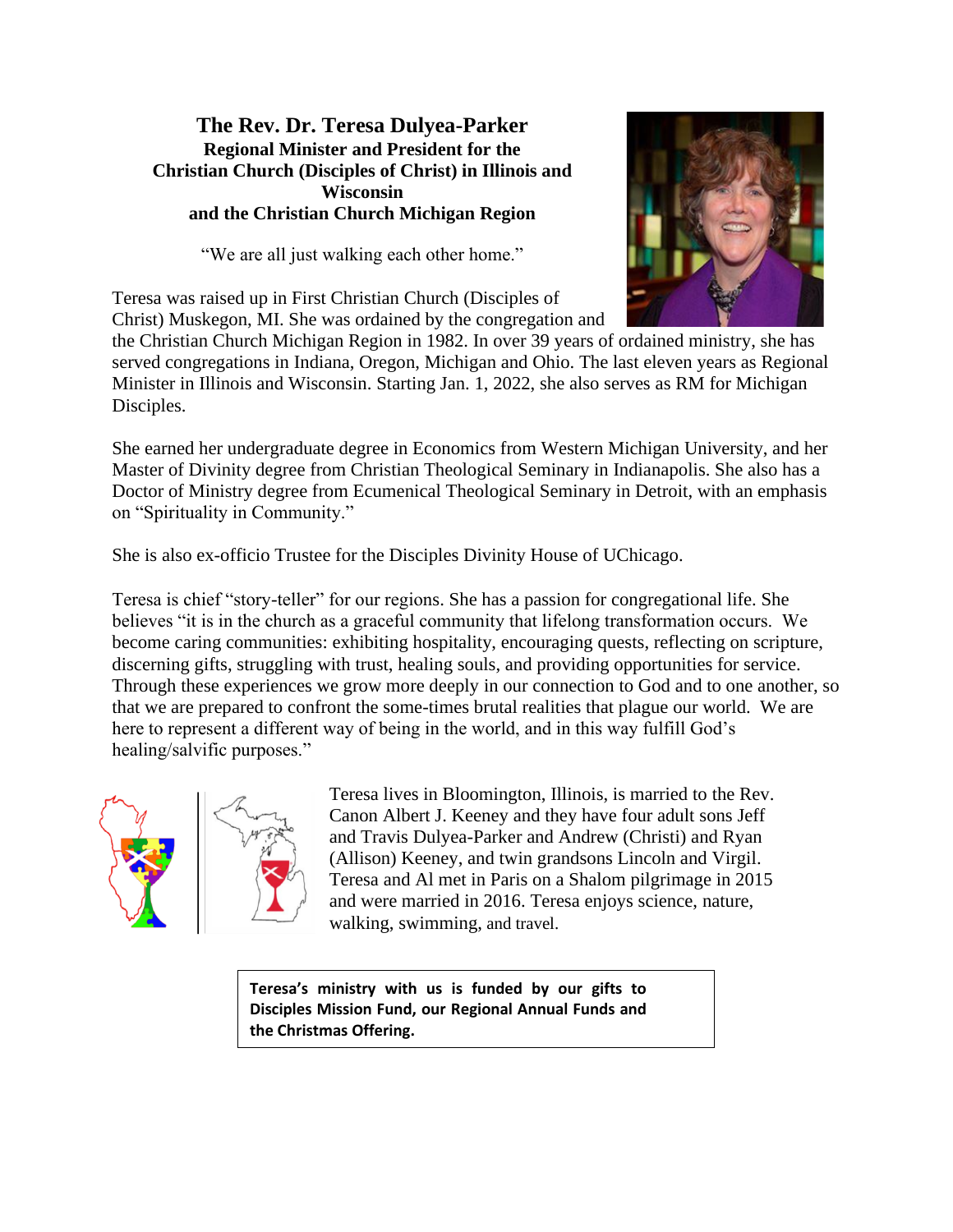# **Michigan Disciples Associates**

# **East District – Apostle John Harvey**

Apostle Harvey has been blessed all along his unique spiritual journey. He received his call to ministry at the age of 16. However, it was at the age of 19 when he publicly acknowledged his calling.

Apostle Harvey founded Serenity Christian Church in Detroit, Michigan in 1994. God has and continues to bless Apostle Harvey as he leads the ministry at Serenity. In 2008, Serenity moved into its current location in Hazel Park.



He is actively involved in leadership in community and social justice organizations. He is a current Board Member of Lighthouse and the Hazel Park Promise Zone. He served as Vice-Chair for the Metro Coalition of Congregations (MCC)

organized by the Harriet Tubman Center. Also, he served as the Chair of the Detroit Regional Voice for Equity (DRIVE).

Apostle Harvey pursued undergraduate studies in Philosophy and Religion as a Lily Scholar at Wabash College where he obtained a Bachelor of Arts degree. He has also earned a Master of Divinity degree from Yale University Divinity School and was named a Fellow in Pastoral Leadership Development from Princeton Theological Seminary.

In 1995, he accepted the call to be the Director of United Campus Christian Ministry at Wayne State University, continuing with that ministry until 2006.

Apostle Harvey and his wife, Sandy, are truly committed to ministry, mentoring, and demonstrating God's love through their marriage.

Apostle Harvey is truly blessed! He is serious about building the Kingdom of God. He desires to see people saved, healed, delivered, liberated and walking victoriously in Jesus Christ.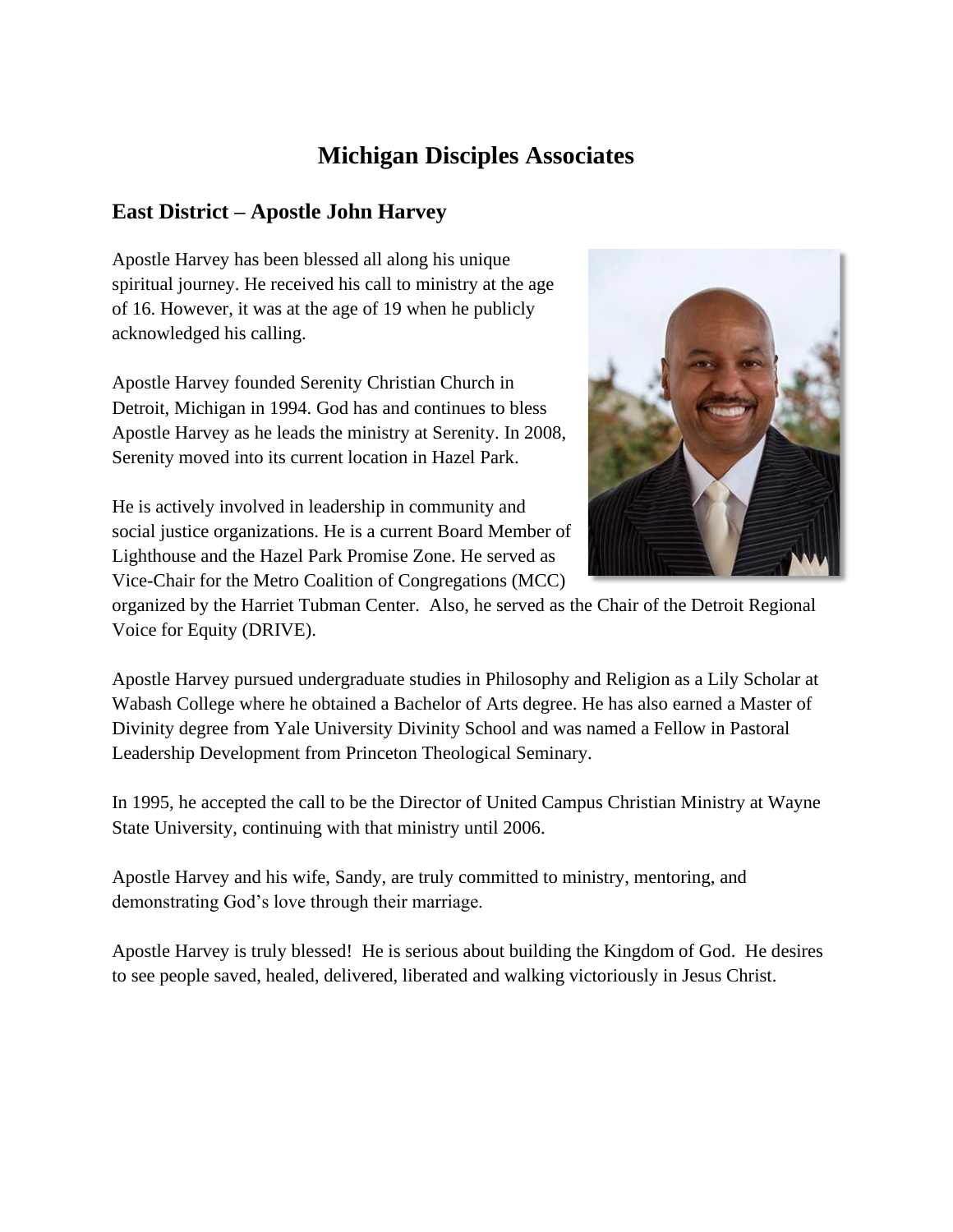### **North District – Rev. Robert (Bob) Larimer**

Officially, I am Reverend Robert D. Larimer. Although I don't know anyone who calls me that. I am simply "Bob", or "Pastor Bob" to most. I am sixty-four years old, and I have had the honor of serving Blaine Christian Church in Arcadia, Michigan for the last twenty-one years. I am a second career Pastor, formally a Business Owner, Plant Manager, and Sign Specialist Electrician. I graduated from Western Michigan University with a Bachelors of Arts Degree, and from Christian Theological Seminary with a Masters of Divinity Degree. And I was Ordained in Kalamazoo, Michigan in 2000.

I have been happily married to my wonderful wife Deb for the last forty years. We met at Family Camp, at Crystal Conference Center, when we were young. She is a Counselor, and retired Postmaster. We have two children, with two awesome spouses, and six amazing grandchildren!



I am the third generation of my family to belong to the Christian Church—Disciples of Christ. And my wife, the fourth generation of hers. Our Faith in Jesus Christ is first and foremost in our lives, and central to all that we do.

### **West District – Rev. Peter Morgan**

Rev. Peter Morgan was born and raised outside of Lansing, MI attending First Christian Church of Lansing until he left for college. He is a graduate of Calvin College with a BA in American History and holds a Master of Divinity from Fuller Theological Seminary. He was ordained as a minister in the Christian Church (Disciples of Christ) in the Michigan Region in 2007.

Peter has worked and served in congregations across Michigan including FCC Manton as a student minister, FCC Petoskey as a youth pastor, and currently is serving Cowden Lake Christian Church. He also served Flemingsburg Christian church for almost 10 years in Kentucky.

Peter is married to Sarah Morgan and has two daughters, Harper, and Lucy.